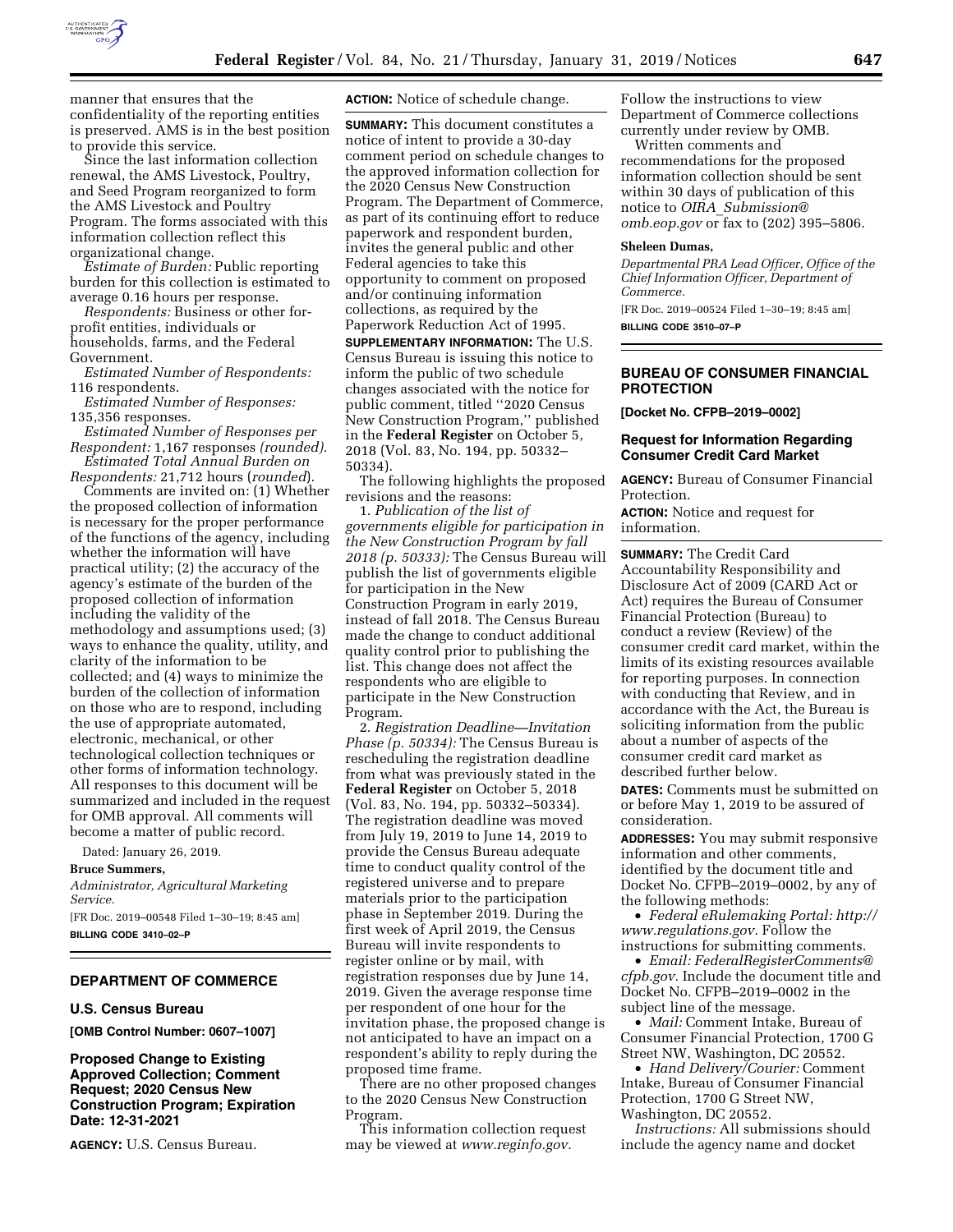number for this proposal. Because paper mail in the Washington, DC area and at the Bureau is subject to delay, commenters are encouraged to submit comments electronically. In general, all comments received will be posted without change to *[http://](http://www.regulations.gov) [www.regulations.gov.](http://www.regulations.gov)* In addition, comments will be available for public inspection and copying at 1700 G Street NW, Washington, DC 20552, on official business days between the hours of 10 a.m. and 5 p.m. Eastern Time. You can make an appointment to inspect the documents by telephoning (202) 435– 7275.

All comments, including attachments and other supporting materials, will become part of the public record and subject to public disclosure. Sensitive personal information, such as account numbers or Social Security numbers, should not be included. Comments generally will not be edited to remove any identifying or contact information.

**FOR FURTHER INFORMATION CONTACT:** Wei Zhang, Credit Card Program Manager, Division of Research, Markets, and Regulations, at (202) 435–7700, or *[wei.zhang@cfpb.gov.](mailto:wei.zhang@cfpb.gov)* If you require this document in an alternative electronic format, please contact *[CFPB](mailto:CFPB_Accessibility@cfpb.gov)*\_ *[Accessibility@cfpb.gov.](mailto:CFPB_Accessibility@cfpb.gov)* 

**Authority:** 15 U.S.C. 1616(a), (b).

**SUPPLEMENTARY INFORMATION:** Section 502(a) of the CARD Act<sup>1</sup> requires the Bureau to conduct a review, within the limits of its existing resources available for reporting purposes, of the consumer credit card market every two years. To inform that review, section 502(b) instructs the Bureau to seek public comment.2

The Bureau's first such review was published in October 2013; the Bureau's second such review was published in December 2015; the Bureau's third such review was published in December 2017.3 To inform the Bureau's next review, the Bureau hereby invites members of the public, including consumers, credit card issuers, industry analysts, consumer groups, and other interested persons to submit information and other comments relevant to the issues expressly identified in section 2 below, as well as

any information they believe is relevant to a review of the credit card market.

#### **1. Background: The CARD Act**

The CARD Act was signed into law in May 2009.4 Passage of the Act was expressly intended to ''establish fair and transparent practices related to the extension of credit'' in the credit card market.5 To achieve these agreed-upon purposes, the Act changed the requirements applicable to credit card practices in a number of significant respects.6

### **2. Issues on Which the Bureau Seeks Public Comment for Its Review**

In connection with its pending Review, the Bureau seeks information from members of the public about how the credit card market is functioning. The Bureau seeks comments on the experiences of consumers and providers in the credit card market and on the overall health of the credit card market, as outlined in section 502(a) and in (a) through (g) below. As noted above, while the Bureau identifies specific topics of interest below, the Bureau wants to be alerted to and understand the information that consumers, credit card issuers, industry analysts, consumer groups, and other interested persons believe is most relevant to the Bureau's review of the credit card market, so this list of subjects should not be viewed as exhaustive. Commenters are encouraged to address any other aspects of the consumer credit card market that they consider would be of interest or concern to the Bureau.

Please feel free to comment generally and/or respond to any or all of the questions below but please indicate in your comments on which topic areas or questions you are commenting:

## *(a) The Terms of Credit Card Agreements and the Practices of Credit Card Issuers*

How have the substantive terms and conditions of credit card agreements or the length and complexity of such agreements changed over the past two years?

How have issuers changed their pricing, marketing, underwriting, or other practices?

How are the terms of, and practices related to, major supplementary credit card features (such as credit card rewards, deferred interest promotions, balances transfers, and cash advances) evolving?

How have practices related to collecting on delinquent and charged-off credit card debt changed over the past two years?

Has the use of electronic communication (*e.g.,* email or SMS) by creditors and debt collectors in connection with credit card debt grown or otherwise evolved?

How are the practices of for-profit debt settlement companies changing and what trends are occurring in the debt settlement industry? How are creditors and non-profit credit counseling agencies responding to these changes and trends?

### *(b) The Effectiveness of Disclosure of Terms, Fees, and Other Expenses of Credit Card Plans*

How effective are current disclosures of rates, fees, and other cost terms of credit card accounts in conveying to consumers the costs of credit card plans?

What further improvements in disclosure, if any, would benefit consumers and what costs would card issuers or others incur in providing such disclosures?

How well are current credit card disclosure rules and practices adapted to the digital environment? What adaptations to credit card disclosure regimes in the digital environment would better serve consumers or reduce industry compliance burden?

## *(c) The Adequacy of Protections Against Unfair or Deceptive Acts or Practices Relating to Credit Card Plans*

What unfair, deceptive, or abusive acts and practices exist in the credit card market? How prevalent are these acts and practices and what effect do they have? How might any such conduct be prevented and at what cost?

### *(d) The Cost and Availability of Consumer Credit Cards*

How have the cost and availability of consumer credit cards (including with respect to non-prime borrowers) changed since the Bureau reported on the credit card market in 2017? What is responsible for changes (or absence of changes) in cost and availability? Has the impact of the CARD Act on cost and availability changed over the past two years?

How, if at all, are the characteristics of consumers with lower credit scores changing? How are groups of consumers in different score tiers faring in the market? How do other factors relating to consumer demographics or financial

<sup>1</sup>*See* 15 U.S.C. 1616(a).

<sup>2</sup>*See* 15 U.S.C. 1616(b).

<sup>3</sup>CARD Act Report, *available at [http://](http://files.consumerfinance.gov/f/201309_cfpb_card-act-report.pdf) [files.consumerfinance.gov/f/201309](http://files.consumerfinance.gov/f/201309_cfpb_card-act-report.pdf)*\_*cfpb*\_*card-act[report.pdf;](http://files.consumerfinance.gov/f/201309_cfpb_card-act-report.pdf)* The Consumer Credit Card Market, *available at [http://files.consumerfinance.gov/f/](http://files.consumerfinance.gov/f/201512_cfpb_report-the-consumer-credit-card-market.pdf)  201512*\_*cfpb*\_*[report-the-consumer-credit-card](http://files.consumerfinance.gov/f/201512_cfpb_report-the-consumer-credit-card-market.pdf)[market.pdf;](http://files.consumerfinance.gov/f/201512_cfpb_report-the-consumer-credit-card-market.pdf)* The Consumer Credit Card Market, *available at [https://files.consumerfinance.gov/f/](https://files.consumerfinance.gov/f/documents/cfpb_consumer-credit-card-market-report_2017.pdf)  documents/cfpb*\_*[consumer-credit-card-market](https://files.consumerfinance.gov/f/documents/cfpb_consumer-credit-card-market-report_2017.pdf)report*\_*[2017.pdf.](https://files.consumerfinance.gov/f/documents/cfpb_consumer-credit-card-market-report_2017.pdf)* 

<sup>4</sup>The CARD Act's provisions took effect in three stages: August 2009, February 2010, and October 2011.

<sup>5</sup>Public Law 111–24, 123 Stat. 1734 (2009). 6*See* CARD Act Report, pp. 10–13, *available at [http://files.consumerfinance.gov/f/201309](http://files.consumerfinance.gov/f/201309_cfpb_card-act-report.pdf)*\_*cfpb*\_ *[card-act-report.pdf.](http://files.consumerfinance.gov/f/201309_cfpb_card-act-report.pdf)*